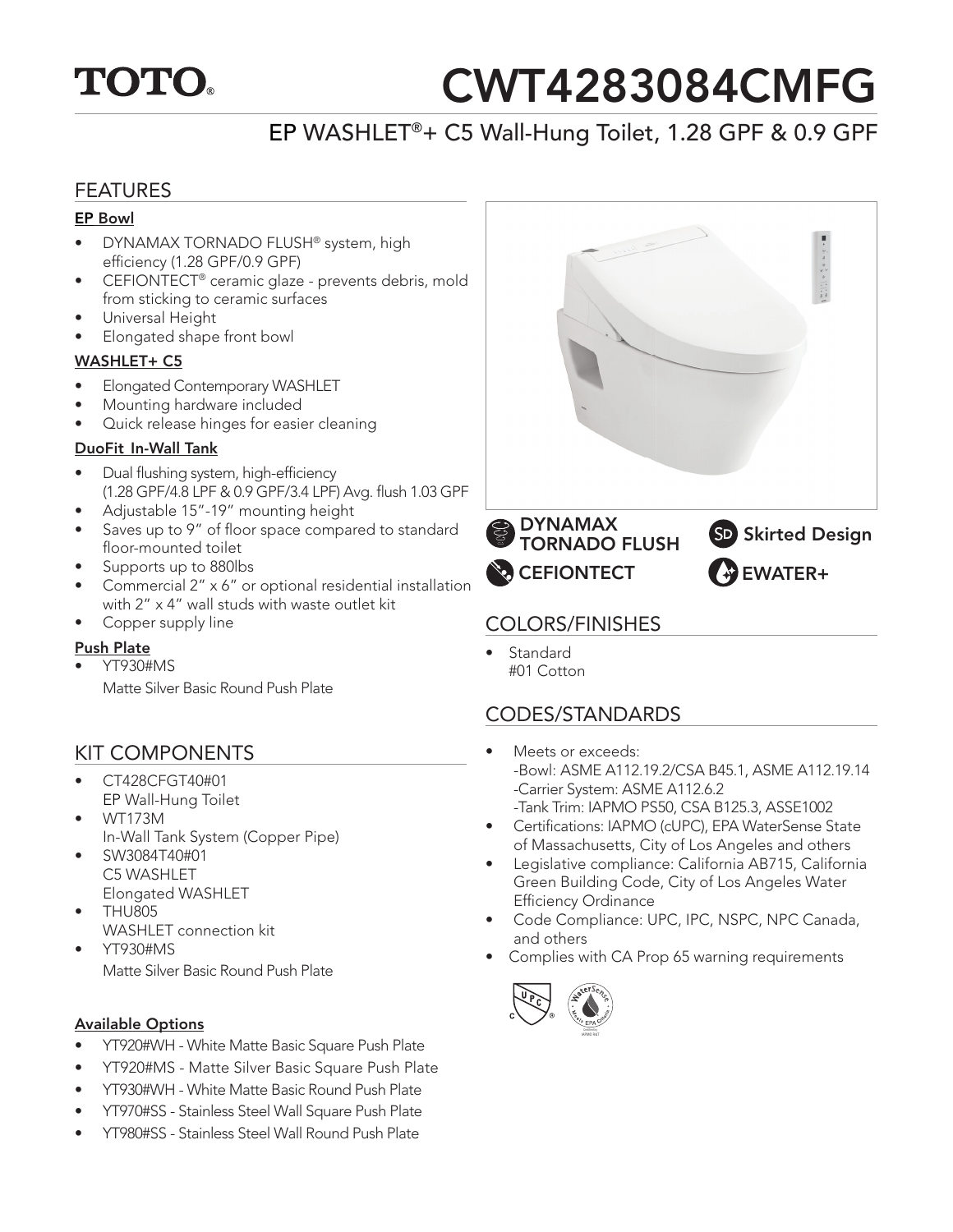# CWT4283084CMFG

## EP WASHLET®+ C5 Wall-Hung Toilet, 1.28 GPF & 0.9 GPF

## PRODUCT SPECIFICATIONS

|                            | CT428CFGT40                               | SW3084T40                     | <b>WT173M</b>                             |
|----------------------------|-------------------------------------------|-------------------------------|-------------------------------------------|
| Water Use                  | 1.28 GPF & 0.9 GPF<br>(4.8 LPF & 3.4 LPF) |                               | 1.28 GPF & 0.9 GPF<br>(4.8 LPF & 3.4 LPF) |
| <b>Flush System</b>        | DYNAMAX TORNADO FLUSH®                    |                               | Dual flushing                             |
| Min. Water Pressure        | 8 psi (static)                            |                               | 8 psi (static)                            |
| <b>Water Surface</b>       | 5-1/2" X 4-1/8"                           |                               |                                           |
| <b>Trap Diameter</b>       | $2 - 1/8"$                                |                               |                                           |
| <b>Installation Height</b> | 15" to 19"                                |                               | 15" to 19"                                |
| <b>Trap Seal</b>           | $2 - 1/8"$                                |                               |                                           |
| Warranty                   | One Year Limited Warranty                 | One Year Limited Warranty     | One Year Limited Warranty                 |
| <b>Material</b>            | Vitreous China                            | <b>Plastic</b>                | Various                                   |
| <b>Shipping Weight</b>     | $68$ lbs                                  | $16.5$ lbs                    | $38$ lbs                                  |
| <b>Shipping Dimensions</b> | 22" L x 14.6" W x 16.5 H                  | 24-3/8"L x 17-3/8"W x 9-1/8"H | 48" L x 26-1/2" W x 6" H                  |

## PRODUCT DIMENSIONS

## CT428CFGT40



#### CT428CFGT40

This universal height, high efficiency DYNAMAX TORNADO flushing system toilet shall be 1.28 GPF & 0.9 GPF. Toilet shall have CEFIONTECT® ceramic glaze. Toilet shall be mounted to in-wall tank system, D-shape front bowl and wall-mounted push-button type trip lever. Toilet shall be TOTO Model CT428CFGT40.

#### SW3084T40

Elongated WASHLET

#### YT930#MS

Dual Button Push Plate #MS Matte Silver

## WT173M

This universal height, highefficiency, dual flushing, in-wall tank system toilet shall be 1.28 GPF & 0.9 GPF. Requires TOTO toilet model CT428CFG. In-Wall tank system shall be TOTO Model WT173M.